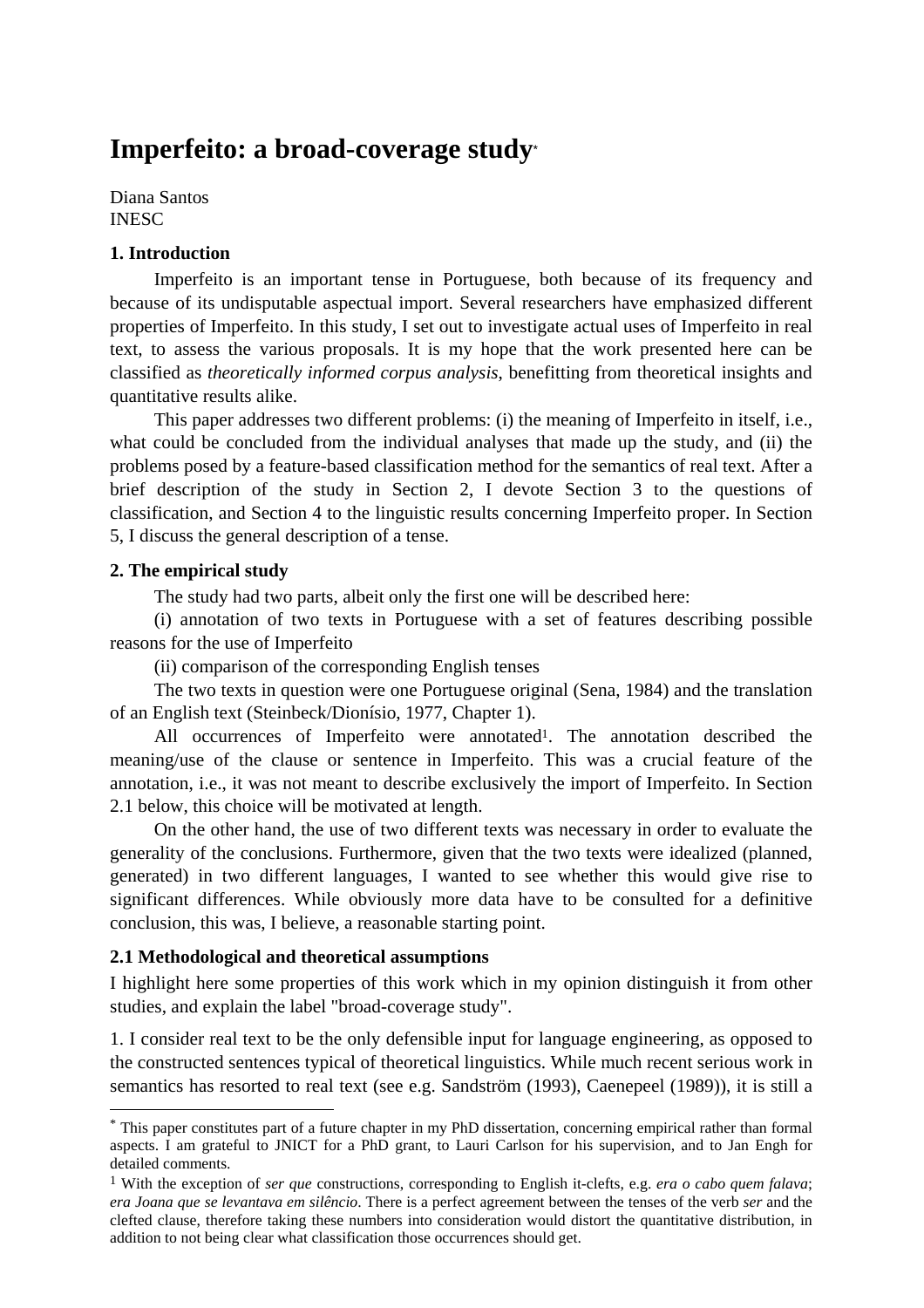selected, filtered, set of examples which constitutes the evidence for their investigation (as it has always been the case of traditional descriptive grammar, exemplified e.g. by Sten (1973)). In this work, I took a more radical path in not performing any filtering whatsoever.

In other words, instead of the best examples, or of the protypical instances of a category or use, I will consider **every** instance of Imperfeito, which is what any NLP system has to do.

2. It is customary, and has led to interesting insights and advances in linguistic theory as a whole, to divide aspectual import at least among the (verb) lexicon, the arguments and the temporal adverbials, in the computation of the final aspect of the sentence. Since Verkuyl (1972), aspectual calculi have tried to compositionally arrive at the final sentence aspect (according to the intuitions of their authors), departing from the aspectual import of their components. However, I have never seen a principled account of the analysis the other way around, i.e., given first the sentential aspect, "divide" or explain it then through sentence internal features. I think that this way of proceeding has specific advantages, first of all, because the aspect values from which it departs are more consensual. -- It is well known that a speaker has more intuitions about the meaning of a complete sentence than about its constituents. Therefore, this method<sup>2</sup> can more easily be applied to real text.

In addition, this is motivated because one of the most conspicuous properties of natural language in context is that several "components" cooperate to the same end. In other words, redundancy is a key property of an informative message.

#### **2.2 Previous studies**

1

The only studies using parallel<sup>3</sup> corpora for tense and aspect I am aware of are Slobin (1994) and my own, reported in Santos (1994).

In the latter work, whose goal was to look for statistical regularities for tense translation, I annotated all tense transfers (i.e., not only those involving Imperfeitos) in a considerably larger corpus, balanced between original Portuguese and original English text.

Apart from large tendencies regarding the use of tenses in the two languages and the translations among them, it soon became clear that such a broad description would be of little help regarding translation subtleties, though. Rather, Santos (1994)'s main contentions were against the hypothesis that tense alone could be helpful in the task to align translations at the clause level, given the high frequency of clause misalignment. (See the paper for a detailed presentation of this phenomenon). In fact, it became clear that the number of factors at stake required a closer look at the individual translations and uses of tenses, and this was one of the motives to carry out the study reported in the present paper.

If Santos (1994) is therefore too general, Slobin (1994), on the other hand, is too specific, since it only compared sentences describing 'motion events' in a corpus of English and Spanish novels and their corresponding translations, using Talmy's (1985) typology as frame of reference. Even though Slobin does not explicitly mention aspect anywhere in the paper, I believe that his findings are relevant to the more general problem of comparing the tense and aspect systems of the two languages (see Santos (subm.) for a comprehensive demonstration of such view).

Another relevant study in this connection is Leiria (1991), who studies the production of European Portuguese texts by non-native learners of the language. She compares the

<sup>&</sup>lt;sup>2</sup> I am speaking here about human analyses of aspect, not about computational ones.

<sup>&</sup>lt;sup>3</sup> 'Parallel' in the sense of being composed by texts and their translations. There is another use of the term 'parallel' which refers to original texts in two or more languages sharing e.g. size, genre, subject, etc.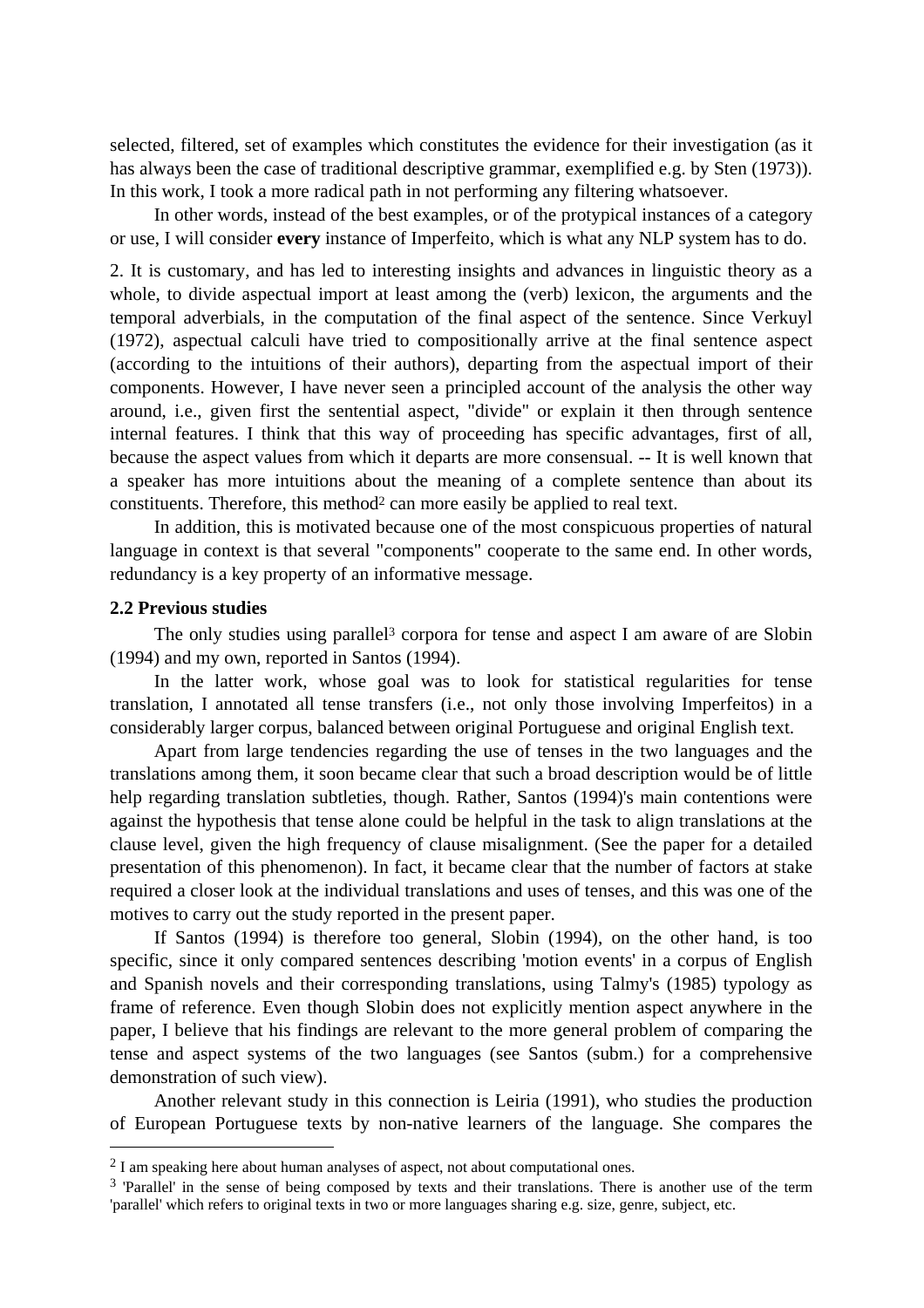correct (input) text to the ones produced by her students, as far as the use of Imperfeito and Perfeito is concerned. Her work is relevant to my concerns here for two reasons. She uses a quantitative analysis of corpora, and she presents a classification of verbs in context, not only a prototypical one4. While the specific details concerning language acquisition do not concern us here, Leiria (1991) poses an interesting question, namely, what is the relative weight of inherent (i.e., lexical) aspect versus context in the choice of the tenses. She concludes that verbs with clear inherent aspectual values lead non-native speakers to choose tenses which agree in aspectual values, while verbs with several aspectual profiles (or, in other words, with less marked lexical aspect) cause more difficulties to learners.

The main shortcoming of Leiria (1991) is the same of Santos (1994): merging several phenomena under the same label makes it difficult to draw non-trivial conclusions.

Finally, Dahl (1985) attempted to characterize the uses of tenses and aspects in a broad range of languages, through the collecting of answers by native informants to a specially designed questionnaire, and his methodology and conclusions were influential in sorting out of the results of this work. However, Dahl does not use real text, and, therefore, is unable to extract frequency or even plausibility of usage of the tenses that he studies. Moreover, he uses mainly data occurring in simple main clauses, and, therefore, many usages of tenses and aspects, that may be only used in narrative contexts, cannot be elicited that way.

#### **2.3 The labels**

1

After an initial systematization of the traditional descriptions of Imperfeito, inspired by descriptive Portuguese grammars (e.g., Cunha & Cintra, 1987) and based on Sten's (1973) extensive material and my own data, the following features were selected for the classification of the occurrences of Imperfeito in real text:

**HAB**: habituality, a regularity turned property. I have argued for the importance of this (generally acknowlegded<sup>5</sup>) value of Imperfeito elsewhere, see Santos (1993). One example is *Tibério bebia o sangue dos escravos*. It is important to note that I do not grant a separate status to indefinite frequency and habituality, proposed e.g. in Antona & Tsujii (1993).

**GRAD**: gradual situation, either homogeneously or making reference to a definite end. During the classification process, I realized that I used this feature to signal two different things: (i) inherent or described graduality de per se, e.g., *uma nuvem vermelha que se dissipava*, and (ii) occurrence not yet arrived at its goal6, e.g., *uma saudade antecipada daquelas mãos que morriam*. All instances of GRAD are also marked EXT.

**EXT**: extended situation, whose endpoints do not matter. This feature, again, can signal either one single situation, or the successive repetition of extended situations without definite endpoints, cf. respectively *o imperador dormia* and *Quintílio Vero torcia as mãos*.

<sup>4</sup> *Se fizermos um levantamento dos verbos utilizados pelos diferentes autores para exemplificarem um dado tipo, verificamos que a escolha recai invariavelmente sobre verbos e situações que não apresentam dúvidas* [...] *quando se trata, como é aqui o caso, de classificar um conjunto de verbos não previamente seleccionados, muitos são os que apresentam propriedades menos bem definidas* (Leiria, 1991:172).

<sup>5</sup> See Cunha & Cintra (1987:450), Leiria (1991:178), Sten (1973:100), among others.

<sup>6</sup> This last case, incidently, is the main definition of Cunha & Cintra (1987:380): *considerá-la* [a acção expressa pelo verbo, DMS] *como concluída, isto é, observada no seu término; ou pode considerá-la como não concluída, ou seja, observada na sua duração, na sua repetição*.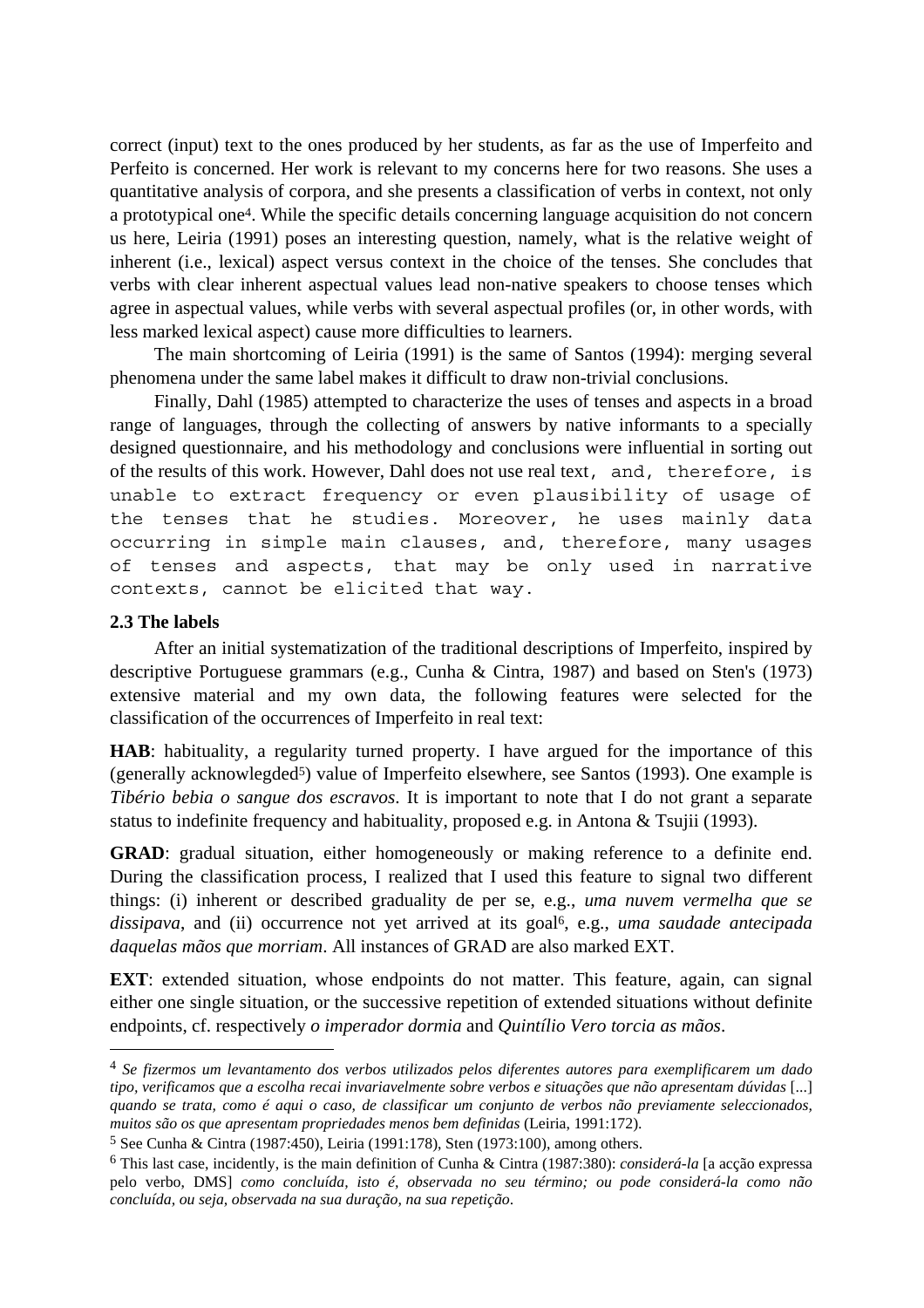**PROP**: essential property (in opposition to a contingent one). The importance of the opposition of this value with TS (below) for Portuguese was also stressed in Santos (1993). While it is uncontroversial that states (permanent or temporary) tend to be described by Imperfeito, Cunha & Cintra explicitly mention permanency as a key factor: *factos passados concebidos como contínuos ou permanentes* (1987:451, my emphasis). Examples are *sorriu dos termos que a inversão impunha*, *os deuses amavam-no*.

Additionally, PROP was used to signal the specification of Manner in Talmy's (1985) typology. For example, in *a voz uivava tanto, que deve ser verdade*, an extended action is described and a property of such action is being ascribed, while in *a roseira que o envolvia*, the description of the position is done solely through manner.

**TS**: temporary state, as opposed to permanent, characterized two different kinds of situations: statements unambiguously temporary, like *Como estava velho!*; and bare specifications of location, such as *tropeçaram nos rolos que estavam no chão*. One should note that the Imperfeito progressive in Portuguese is the prototypical example of a temporary state, and one could suggest it was in privative opposition to plain Imperfeito (but see section 5.1 for an alternative analysis).

**IND**: explicit marking of perspective. One of the uses of Imperfeito is to signal that things are being described through the view, perception and feelings of one character of the plot (or of the narrator7). In this connection, the phenomenon named in Portuguese 'discurso indirecto livre' (henceforth free indirect speech) is extremely relevant, cf. Cunha & Cintra (1987:452): *Relevância particular tem o Imperfeito do Indicativo no chamado Discurso Indirecto Livre, em que autor e personagem se confundem*. Sten also refers the use of Imperfeito to render *the contents of an observation, a dream, a vision* (Sten, 1973:102, my translation). Sandström claims that the concept of IND is pertinent for English as well: some sentences of narrative discourse *can be, and sometimes must be, interpreted as denoting the content of an act of perception, contemplation, or speech, on the part of a protagonist* (Sandström, 1993:178). Examples are: *Ou chamava-o, mais uma vez, para aconselhá-lo* [...] *?*, and [Kino] *afastou a manta do nariz* [...]*. Ao pé das silvas, dois galos cumprimentavam-se* [...]. In Section 4.1, I touch upon the matter of the differences between strict and free indirect speech.

**COND**: modal, conditional. This use of Imperfeito is related to the following construct "*se* <clause in Imperfeito do Conjuntivo>, <clause in Imperfeito>" (for example, *se ele me pedisse, eu casava*), but, in many cases, the *se*-clause is only implicit (see also Oliveira (1986)). COND describes an explicit non-"real", hypothetical action. Only one instance of this use was found in the two texts, and, symptomatically, in direct speech: *se as abrisse* [...] *seria alguém* [...] *a quem eu dava a morte*.

**PIT**: "pitoresco". This is a clearly marked use of Imperfeito only found in planned writing, in connection with a specified definite temporal location. This use of Imperfeito (see Sten (1973:99ff)) is traditionally analysed as expressing vividness, but it may also be a perspectivation marker (see section 4.5). An example is *Momentos depois,* [...] *assomava à porta da biblioteca*.

<sup>7</sup> Of course, the question of perspective is a complex one. See Caenepeel (1989) for a discussion of personalised narrators; narrators situated inside or outside the fictional world; internal or external narrative perspective; directly presented or represented perspective, and the like.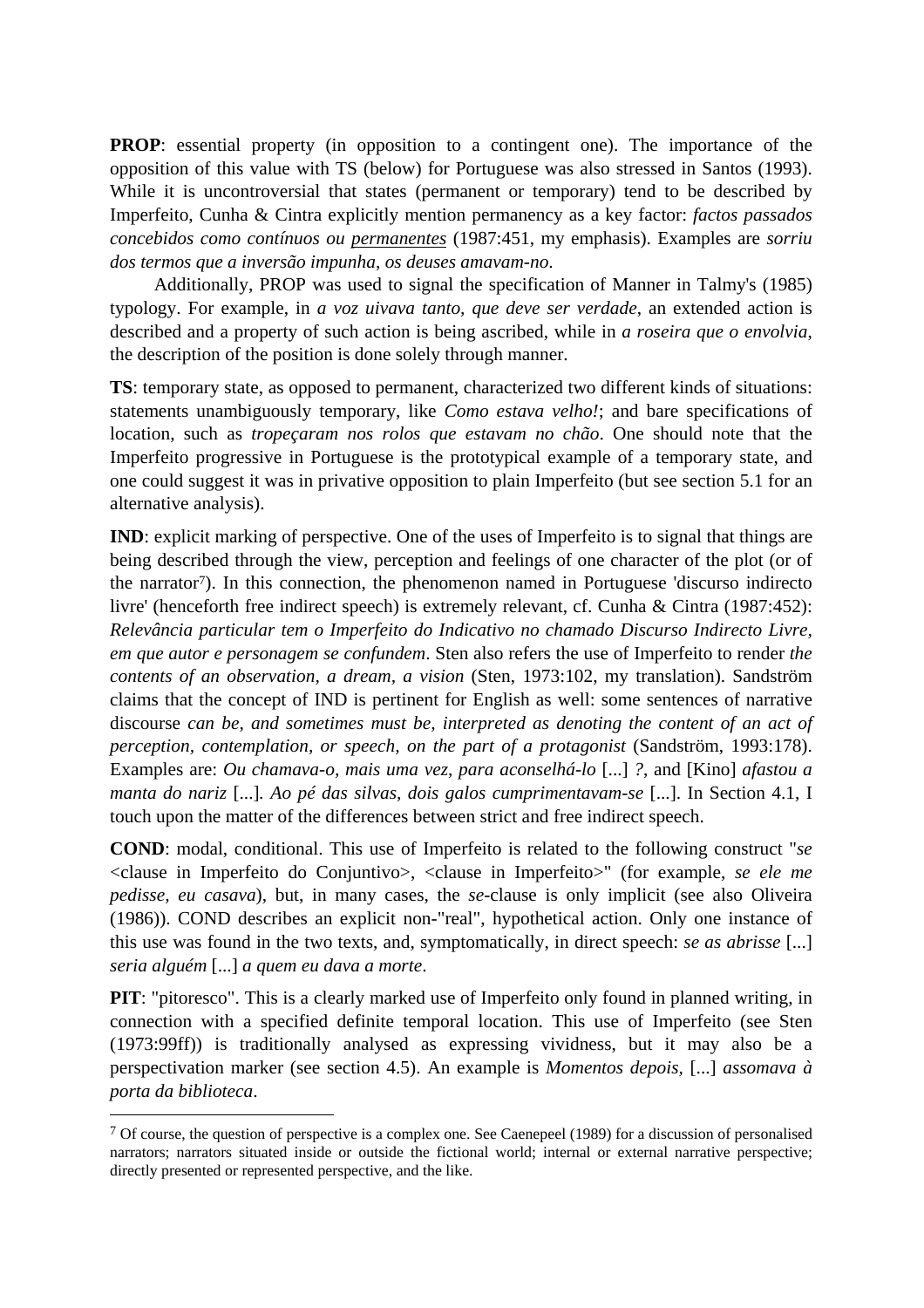**PLUR**: this marker corresponds to extension in space rather than extension in time. The name originated in the fact that plural events are always distributed in space even though temporally they may overlap. Contrarily to the other features, this one was considered to be required during the analysis of the second text, motivated by examples like *Os da frente passavam a palavra aos de trás* and *chegaram ao sítio onde as cabanas se acabavam e a cidade de pedra e cimento começava*. This may be related to the fact that, in some sentences with plural participants, there is an event plurality distinct from the number of participants (see Krifka (1990)). PLUR is meant to indicate a distributed event (or series of events), with a vague plurality.

Several other uses were not considered, such as **politeness**, because this is a feature related to interaction and, since the texts considered had relatively few direct speech, it would not be a relevant feature for most ocurrences, and **future of the past**, which I believe to be a misconception: the examples invoked to illustrate this use are better placed under a perspective analysis, since they are pure instances of indirect speech, cf. Camara (1964) and Sten (1973:102-3). Also, the use of Imperfeito in *se*-clauses, amply discussed by Sten (1973:104ff), was not considered, since the only occurrence found was already clearly IND and PROP, not requiring a special label: *e que viria ele, na verdade, ali fazer, se o tempo não lhe chegava para tratar as pessoas ricas nas casas de pedra e de cimento da cidade?*

On the other hand, one of the most invoked parameters in the description of Imperfeito is its use for **background** instead of foreground (BACK was therefore originally included in the classification set). However, as soon as the classification work began, I realized that this label was too difficult to assign, possibly indicating that the notion of background is simply a consequence of the kind of prototypical uses of Imperfeito, as noted e.g. in Fleischman (1985). Even though one should study the correlation between syntactic backgrounding and Imperfeito, this does not require human annotation, and therefore this label was excluded from the classification set.

Finally, some functions of Imperfeito are traditionally described in connection with particular discourse structures: for example, Cunha & Cintra refer the use of Imperfeito *para indicar, entre acções simultâneas, a que se estava processando quando sobreveio a outra* (Cunha & Cintra, 1987:450). This is obviously not a property of Imperfeito clauses, but of a particular combination of such clauses with other grammatical devices (tenses and connectives). Incidentally, I believe this particular effect is unproblematically subsumable under EXT, and all *quando*-clauses in Imperfeito were classified thus.

After the whole study, I realized that the most obvious feature had been forgotten: namely, the notion of **past**. Going through all instances once again, I could find, in Text 1, 18 occurrences where pastness seemed relevant, all in direct speech, except for *Como ele gostava de Salerno!*, which is indirect speech, but recognizably past due to the context. In Text 2, no occurrences clearly conveyed past, except maybe the unique occurrence of Imperfeito in direct speech, namely *Aquilo -- dizia ele, é que era civilização*. This gave me an a posteriori justification not to have included a feature PAST in the classification set, namely, the same as for politeness: it was only pertinent to direct speech.

## **3. The classification**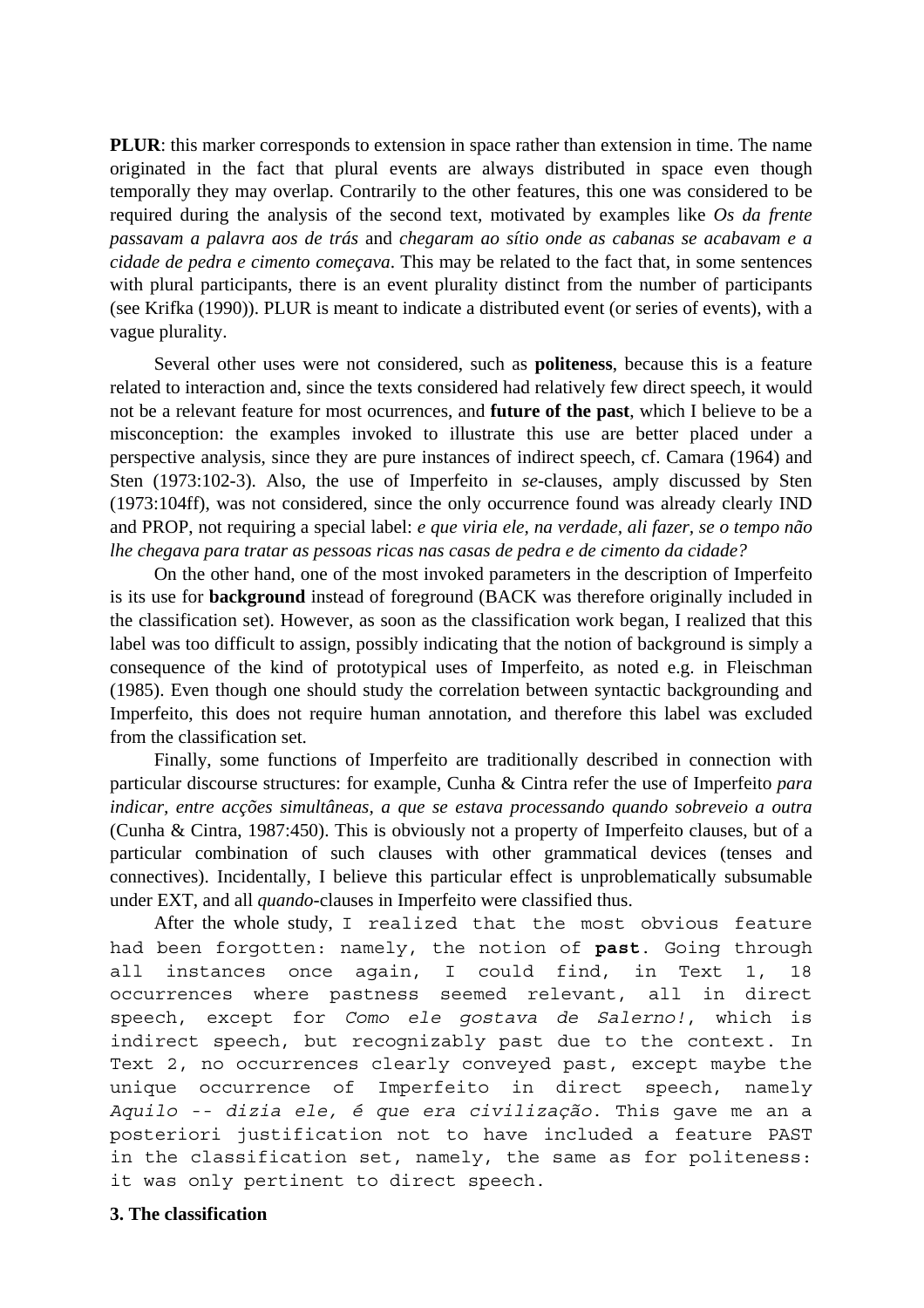In this section, I describe from the point of view of the classification process the attribution of one or several causes for the use of Imperfeito in the two texts.

Looking at the labels chosen, one easily remarks that they do not belong to the same linguistic levels of description. (The same happens in any characterization of Imperfeito or, for this matter, of French Imparfait.)

In fact, (i) EXT, HAB, GRAD or PLUR concern features of the occurrence which is being described, albeit seen through the eyes of a narrator, (ii) in addition to that, PROP and TS may also be considered to concern the evaluation of a situation by the narrator as essential or temporary, (iii) COND and IND relate to explicit cognitive features of the text producer, respectively, the explicit consideration of non-actual situations, and the explicit introduction of another (i.e., different from the narrator) subject's consciousness, and finally, (iv) PIT marks the explicit use of a formal device regarding text elaboration.

This leads to the important conclusion that one should expect that several distinct motives for using Imperfeito should co-occur in a sentence. Furthermore, if one does not grant an a priori priority to any such level, there is no guarantee that in every instance any one label can always be regarded as primary.

However, even when facing classifications at the same level, where the reader would think that only one label should be assigned, in fact, more often than not more than one label was employed. One of the first conclusions of this annotation task was therefore that a clear understanding of clusters of features was at least as important as the analysis of cases classified by a single label.

For a discussion of the problems involved and specific examples, I direct the reader to Santos (subm.2). Here, I will only present the results obtained, which are of two kinds: those concerning the distribution and frequency of the several cases (immediately below) and those related to the linguistic properties elicited, in Section 4.

Table 1 displays the general quantitative results, concerning 298 clauses in Imperfeito. The numbers in parentheses correspond to exact classification, irrespective of other levels (see footnote 8 for clarification).

The first relevant figure is that only  $64$  occurrences<sup>8</sup> (21%) received a single classification, demonstrating unambiguously the complexity of the language system. When more than one label was assigned, cases of ambiguity were much less frequent than cases of undecidedness or reinforcement: only  $12 \text{ cases}^9$   $(4,03\%)$  were considered ambiguous. However, I should note that in theory no ambiguous cases should pop up. But it was already convincingly argued in Sampson (1987) that it is a myth that a human reader can always select only one interpretation (see also Santos (subm.)).

| annotation       | Text1  | Text <sub>2</sub> | Total  |
|------------------|--------|-------------------|--------|
| <b>HABitual</b>  | 24(4)  | 41 (21)           | 65(25) |
| HAB+PROP         | 15 (6) |                   |        |
| <b>HABvPROP</b>  |        |                   |        |
| $(HAB+PROP)+EXT$ |        |                   |        |

<sup>&</sup>lt;sup>8</sup> This figure is not directly obtainable from any of the tables, given that the numbers in parentheses in Table 1 correspond to exact classification in that level, i.e., for example the 4 HAB only instances in Text 1 may cooccur with IND or PIT, from another level. Only PIT, IND and COND only numbers correspond to the only annotation of the occurrence of Imperfeito.

<sup>9</sup> This number was calculated thus: 4 HABvEXT + 5 HABvPROP + 2 HABvEXT+PROP + 1 EXTvPROP.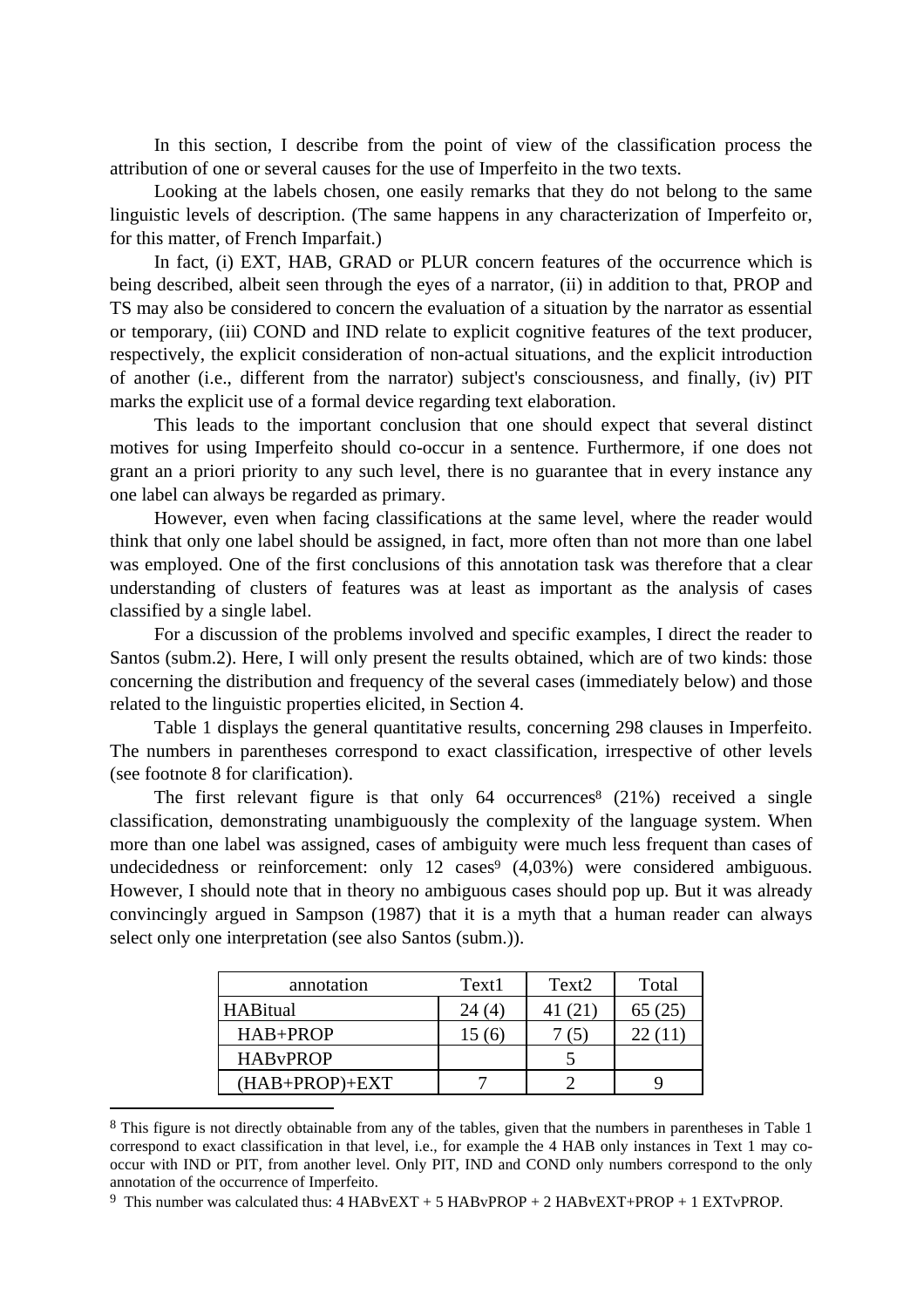| HAB+EXT                  |                | 10(5)  |          |
|--------------------------|----------------|--------|----------|
| <b>HABvEXT</b>           | 13(4)          |        |          |
| (HABvEXT)+PROP           | $\overline{2}$ |        |          |
| <b>EXTended</b> action   | 48 (15)        | 63(30) | 111(45)  |
| <b>EXT+PROP</b>          | 26(15)         | 7      | 33(22)   |
| <b>EXTvPROP</b>          |                | 1      |          |
| GRADual action (+EXT)    | 7              | 9      | 16       |
| <b>PLUR</b>              | 6(3)           | 25(10) | 31(13)   |
| PLUR+HAB                 | 2              | 4      | 6        |
| PLUR+EXT                 | $\overline{2}$ | 11     | 13       |
| <b>PROPerty</b>          | 74 (44)        | 63(43) | 137 (87) |
| <b>TStemporary state</b> | 15(13)         | 19     | 34(32)   |
| CONDitional              |                |        |          |
| <b>INDirect</b> speech   | 18(2)          | 32(2)  | 50(4)    |
| PIToresco                | 6(2)           | 5(1)   | 11(3)    |
| Imperfeitos              | 130            | 168    | 298      |
| Tensed clauses (approx.) | 596            | 535    | 1131     |
| Words                    | 4410           | 3051   | 7461     |
|                          | Table 1        |        |          |

As far as joint classifications across levels are concerned, I present in Table 2 the distribution regarding the first level, namely, the one concerning the features EXT, GRAD, PLUR and HAB. Taking all levels into account, 200 occurrences<sup>10</sup> (67%) have (any number of) labels of only one level.

|                         | Text1              | Text <sub>2</sub> | Total |
|-------------------------|--------------------|-------------------|-------|
| Level 1 only            | 37                 | 63                | 100   |
| Level 1 plus PROP or TS | 32                 | 20                | 52    |
| Level 1 plus IND        |                    | 13                | 17    |
| Level 1 plus PIT        |                    |                   |       |
| Total                   | 66                 | 103               | 169   |
|                         | $T = 11$<br>$\sim$ |                   |       |

Table 2

As far as the same level is concerned, again in Table 3 is displayed the distribution in level 1, which in fact exhausts all possibilities, given that in the other levels no cooccurrences exist. This gives a total of 51 occurrences out of 169 which have more than one label, corresponding to 30%.

|                | Text1                             | Text <sub>2</sub> | Total |
|----------------|-----------------------------------|-------------------|-------|
| Only one label | 43                                | 75                | 118   |
| Two labels     | 22                                | 22                |       |
| Three labels   |                                   |                   |       |
| Total          | 66                                | 103               | 169   |
|                | $\mathbf{m}$ 11 $\mathbf{\Omega}$ |                   |       |

Table 3

<sup>&</sup>lt;sup>10</sup> This number was calculated thus: 100 level 1-only + 1 COND + 4 IND only + 3 PIT only + the number of TS only and PROP only instances taking out those marked IND or PIT, respectively 28 and 64.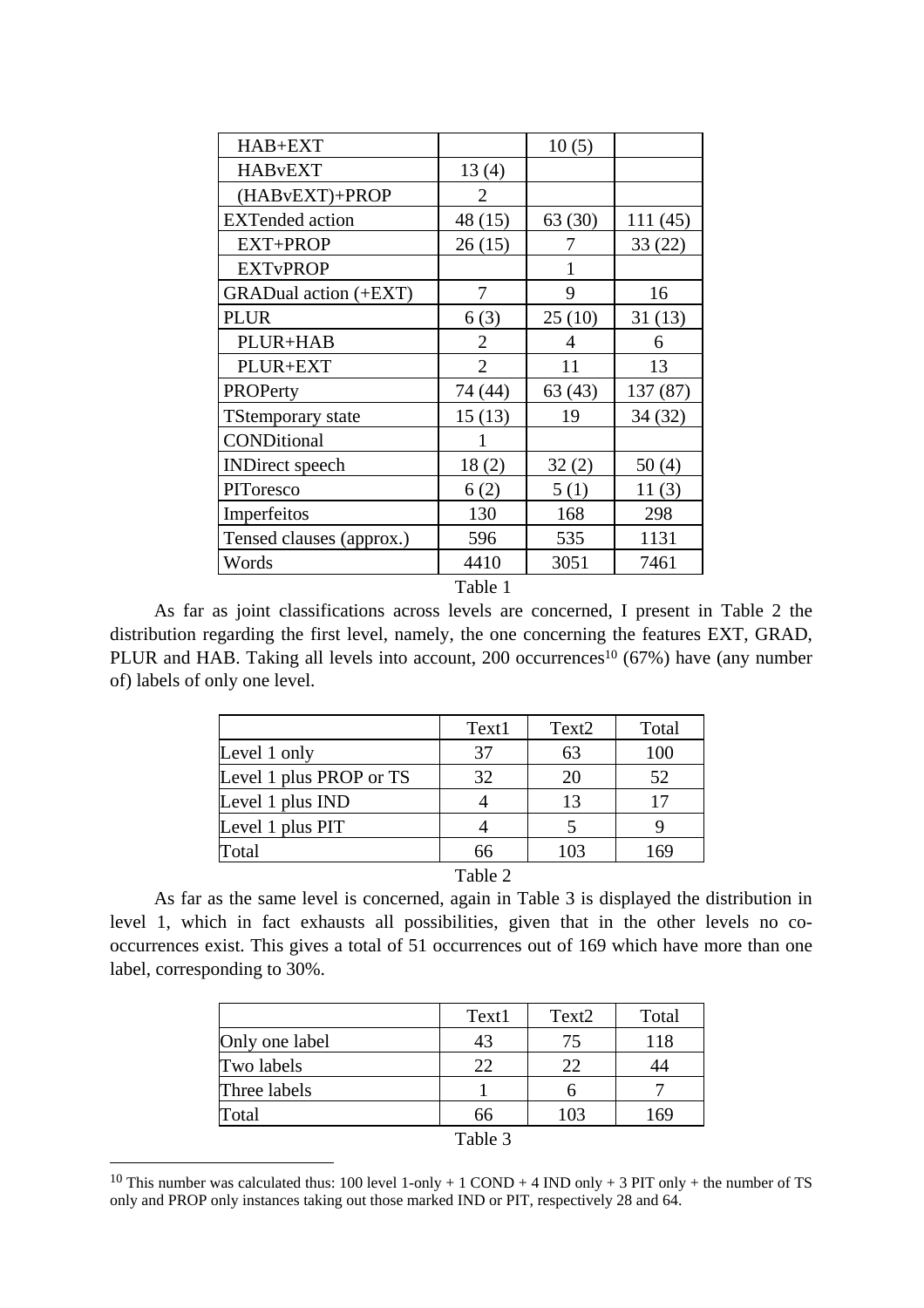#### **4. Properties of Imperfeito**

I turn now to the most relevant findings of this study in terms of the specification of the uses and of the systematic connections between labels.

## **4.1 Perspective and Imperfeito**

The number of instances marked IND clearly shows that Imperfeito is used to signal that the sentences in question are to be read as "perspectivized", independently of (or in addition to) the properties of the situation described. In order to keep Table 1 relatively simple, no complex cooccurrence labels were considered involving IND or PIT. It is striking, however, that, in Text 1, out of 18 IND, 5 cases are marked TS and 8 PROP, making thus up 72%. (In Text 2, of 32 cases marked IND, 20 are PROP, and one TS, corresponding thus to 66%). There is therefore a strong correlation between IND and stativeness, which is undoubtedly related to the claim made by Caenepeel (1989), in a dissertation devoted to the connections between aspect and perspective, that every stative sentence conveys some perspective.

The three IND cases which are marked GRAD-EXT correspond to strict indirect speech. This remark seems relevant, since it is very probable that strict indirect speech and free indirect speech have different properties. In fact, while free indirect speech is a device to which Imperfeito is tightly connected, as mentioned above, in strict indirect speech, on the other hand, Imperfeito only has the role of rendering present tensed direct speech.

One could thus claim that the properties of Imperfeito in strict indirect speech are simply the reflection of those of Presente, and that they do not concern us here. However, I do not agree with such a view, since there are many similarities between Imperfeito and Presente. Rather than a coincidence, this is a richness of the language, because Imperfeito tends to convey, while reporting Presente, the same features that it would transmit alone. One should however expect an imperfect match, in that there are cases (like the one above) where the use of strict indirect speech enlarges the normal range of application of Imperfeito. Incidentally, this is exactly the case of the "future of the past" use (cf. 2.3. above), in my view an instance of strict indirect speech rendering the futurate use of Presente.

#### **4.2 Properties described as habits**

The combination of the features HAB and PROP seems to be significant in Portuguese, signalling cases which could be conveying an habitual action or an attitude depicted by such an action. Examples are: *mas tu rias deles*; *queixava-se, sim, das dores que o não largavam*; *do entusiasmo com que discutias, pela noite dentro*; *que lições não dava ele às crianças*.

In addition, the HAB+PROP classification co-occurs with the label EXT in the following instances: *o grande Tibério, que lembrava com saudade*; *não sabia o que fazia*; *uma noite cerrada em que nada se via*; *até ele,* [...] *conspirava*; *Cláudio, que tremia de ser imperador*; *queixava-se, sim, das dores que o não largavam*. The first three cases can be considered special in that the verb itself has relevant aspectual properties, and has long been identified as such (see e.g. Santos (1991a,b), where I called such verbs **acquisitions**). For example, the first sentence describes a mental property ('remember') that could go on permanently, or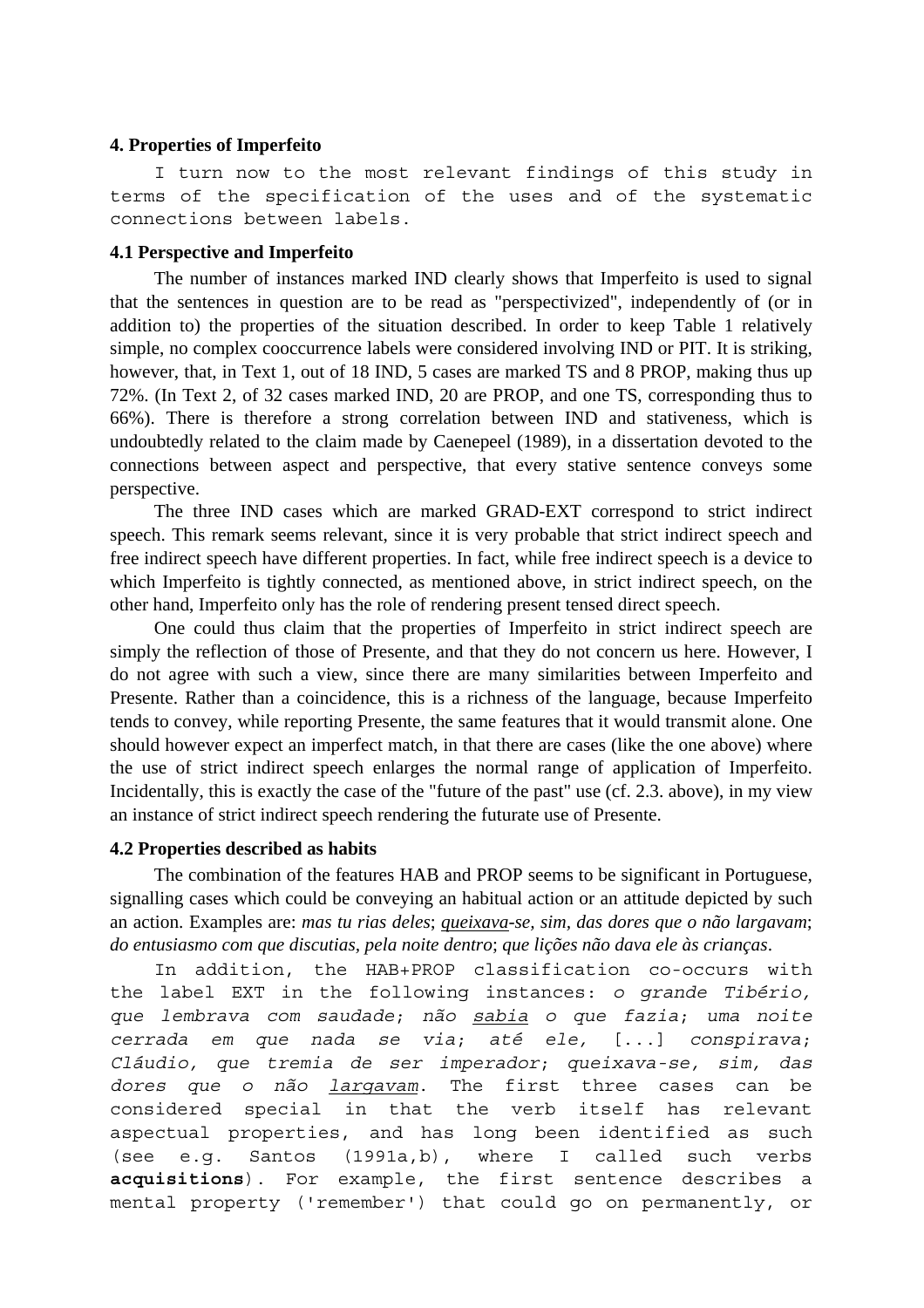only 'occur' when people consciously directed their attention to it.

Given the definition I gave of HAB in the first place, one may argue that PROP is an integral part of HAB, or, at least, one connotation of it. However, it was clear that HAB-only instances were a distint case from HAB+PROP. Examples of cases marked HAB alone are: *numa das conspirações que descobria todos os dias*; *crucificava todos os dias o Senhor em mim mesmo*; *dos míseros reais que raramente dava como esmola*; *vinha sempre bater à porta humildemente*. Not only the objective tests for the two cases were found to be different enough (see section 4.2.7.1 below), it was also striking to see that HAB+PROP cases in Text 2 never convey the attitude described by the habit. They either mark mental verbs, like *sabia*, *conhecia*, *lembrava*, *sentia* (acquisitions, as noted above); or, in the remaining three cases, forming a single unit, they represent the thoughts of a character about another (and are thus also IND), and a comparison is explicitly stated, therefore suggesting that we face a situation where PROP and HAB are independently motivated, and thus do not constitute a HAB+PROP case.

This absence of "true" HAB+PROP in Text 2 seems to indicate that English does not have any category relating to the Portuguese complex category HAB+PROP. This is additionally corroborated by the fact that, in the translation of Text 1, out of 13 HAB+PROP cases, 11 were rendered by past simple, while the two remaining cases had specific unrelated reasons to be translated with the help of modals. Given that past simple is the unmarked, most common past tense in English, and moreover the sentences had no distinguishing properties, no formal distinction could be found.

#### **4.3 Habituality and perspective**

One interesting correlation is that most, if not all, instances marked HAB (or HAB+PROP) occur either in direct speech or in free indirect speech, in other words, they presuppose a human evaluation. Incidently, the same is also true of most PROP only (non-Manner) instances: 31 out of 36 PROPs in Text 1 were found in direct or indirect speech.

This may indicate that HAB does not mainly reflect a temporal pattern, but a belief, an opinion, a viewpoint, and ought to be grouped with IND and COND (or, alternatively, with PROP and TS). Since it is known that English does not systematically distinguish between permanent and temporary states, while it does have formal markers for conditional uses (e.g., the modal *would*) and for perspective (for example, the progressive), the comparison of Portuguese with English indicates that we should group HAB with PROP and TS. Thus one could distinguish Portuguese, with formal means of expressing a threefold stative character, from English, without such expressive means on the state realm. (That English and Portuguese differ in their partitioning of semantic domains and in the relative importance they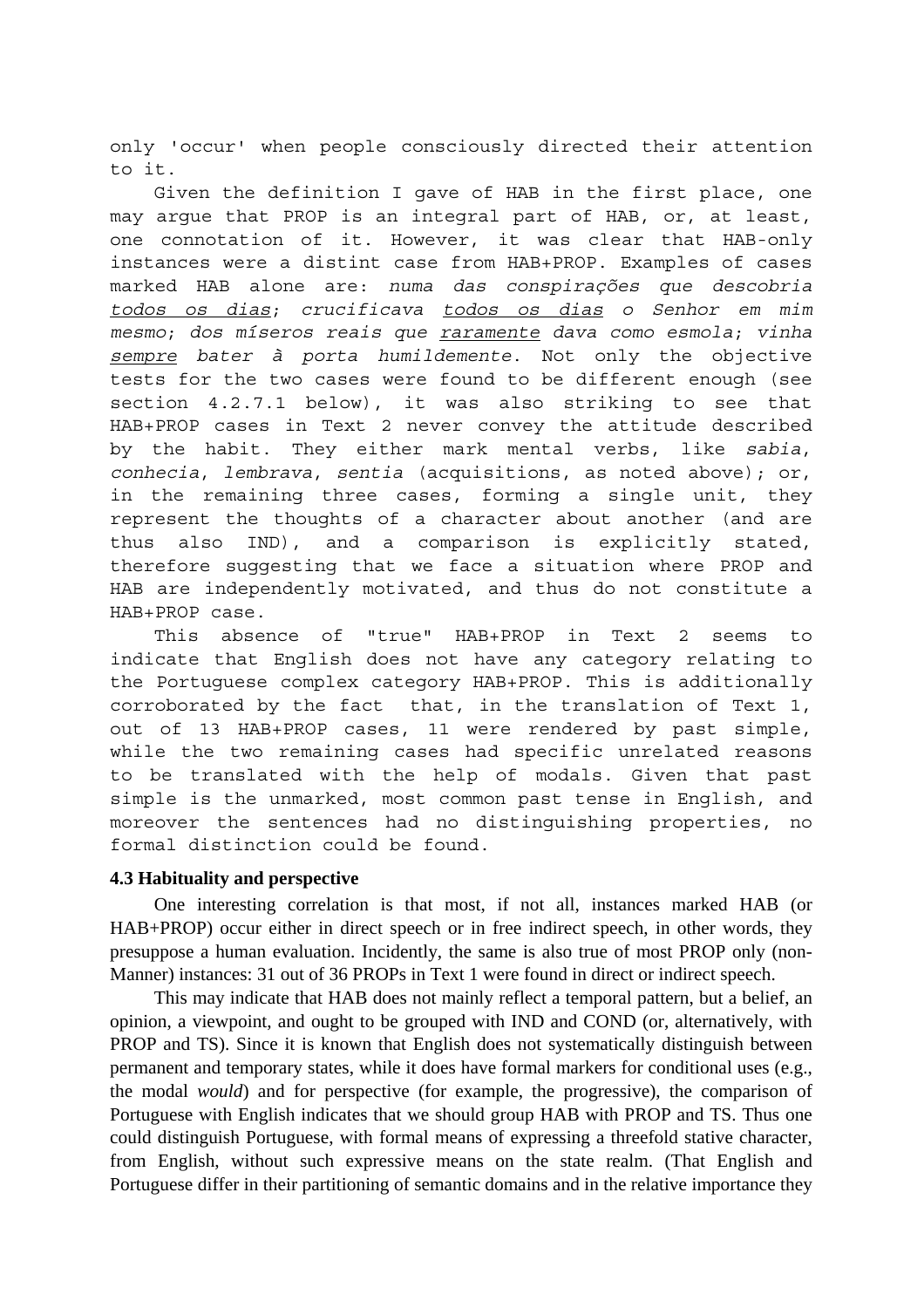give to different sides of a situation is, I believe, uncontroversial. See Santos (subm.) for more differences between the two languages).

## **4.4 Manner and independence of tense**

Whenever manner of actions was specified, the sentence received the classification EXT+PROP. In this context, it was clear that the label PROP did not come from tense. In every instance (underlined), it was either present lexically in the verb or in an adjunct: *No clarão indistinto que difuso vinha*; [<utterance>] *-- e sorria.*; *a voz uivava tanto, que deve ser verdade*; *teve* [...] *um frio que lhe lambia as pernas depiladas*; *seguindo Átis que corria*.

It is well known (see Talmy (1985), Slobin (1994)) that English gives more importance to manner than languages like Portuguese, which are verb-framed rather than satellite-framed. It is therefore not surprising that tense (a grammatical device) is not related to manner in any way in Portuguese (while, in English, the contrary may be the case).

#### **4.5 Pitoresco: some remarks**

The Pitoresco usage of Imperfeito is always specified by a definite (often punctual) temporal specification (see Sten (1973:99f), Kamp & Rohrer (1983:256) about French Imparfait). Semelfactivity (i.e., once-only occurrence) is expressed through that temporal specification, and therefore the Imperfeito clause refers to a unique situation in progress. If the situation in itself is normally seen as extended, and therefore marked EXT, no special effect is conveyed. However, if the situation is normally conceived as punctual, then the use of Imperfeito brings about a special colour. So, even though one could argue that PIT is just a stylistic device of the basic semantics of the imperfective, there is a striking objective difference between an EXT case and marking something that is not extended as extended.

I was able to identify two slightly different grounds for PIT in the texts studied, namely, vividness in the description, and the signalling of perspective, exemplified respectively by *Momentos depois,* [...] *assomava à porta da biblioteca*; *E, de repente, saía-se com a mais inesperada das ideias* and *o imperador, que* [...] *agora fingia dormir*; *Kino baixou os olhos. Agora a aurora alastrava rapidamente*. In the two last sentences, the use of *agora* unequivocally signals perspective from the characters' side (it is not deictic in that it does not correspond to the moments of reading or writing, but to the 'now' of the narrative) $11$ .

Even though Pitoresco is generally referred as a (Portuguese-specific?) style device, it appears in the two texts. This, I believe, demonstrates I was right in using it as a label.

#### **4.6 Global comparison of the two texts**

1

There are three global differences between the two texts: different original language, different author<sup>12</sup>, different genre (short story versus first chapter of a novel). I assume that the last difference is not particularly relevant here, given that the short story is also divided in three parts and can be looked upon as a small novel. Furthermore, while a larger text is liable to give more attention to detail, more descriptions of the characters, of the background and of their thoughts, and contain more episodes whose aim is to illustrate relevant features

<sup>11</sup> It is interesting to see that Mateus Silva, analysing a similar example, namely, *O barco entrava agora definitivamente no mar alto*, proposes that this Imperfeito sentence be interpreted as durative present, *entrava = está a entrar* (Mateus Silva, 1992:497).

<sup>&</sup>lt;sup>12</sup> This is a consequence of the first difference, since, to my knowledge, there are no famous writers bilingual and with comparable works in the two languages.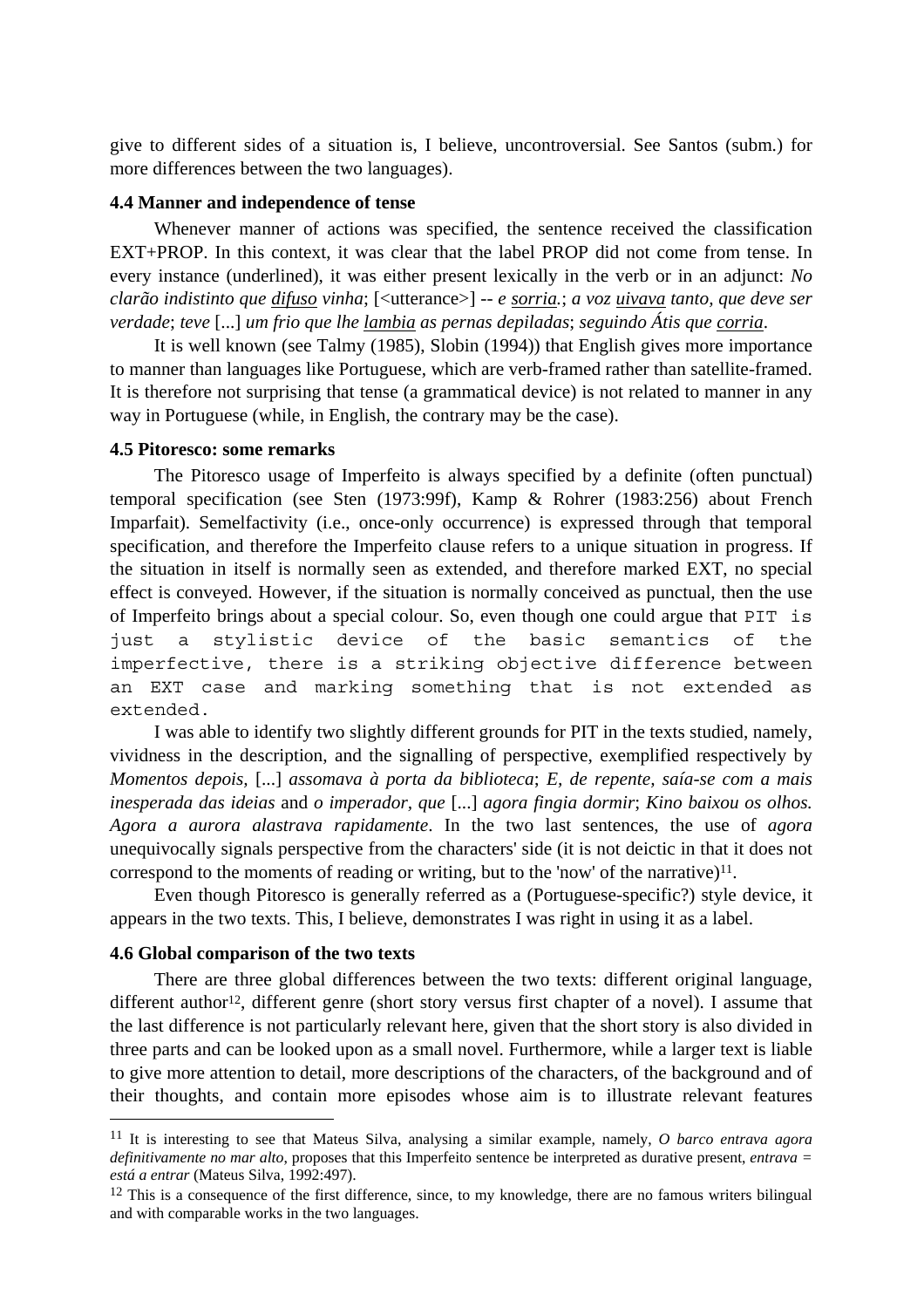(originating parallel episodic structures, according to Sandström (1993)), the English text chosen corresponds to a relatively straightforward narrative, making little use of these ingredients. In fact, Steinbeck's realist style makes the book simple in narrative structure. In turn, Sena's writing style in the short story also follows a relatively simple narrative structure, and the result is that the styles of the two authors are not too dissimilar.

In Table 4, I present a quantitative abstract of the main categories. However, it should be borne in mind that there is no claim to the statistical relevance of the differences<sup>13</sup>, given that with two texts only it is not possible to estimate a statistical distribution.

Still, due to the fact that a novel has more narrative density than a short story, it was foreseeable that there are more HAB and IND cases in Text 2 than in Text 1. Also, and since this seems to be a particular richness of Portuguese Imperfeito, HAB+PROP is much rarer in Text 2 than in Text 1. On the other hand, the apparently more frequent use of HAB in Portuguese text coming from English is explained, in my view, by the introduction (by the translation) of a vagueness not present in the English text (or at least not so conspicuously): in fact, since habituality is not marked by tense in English, all EXT-HAB instances are interpretable as simply EXT in Text 2.

| annotation               | Text 1    | Text 2   |
|--------------------------|-----------|----------|
| <b>HABitual</b>          | 24        | 41       |
|                          | (18%)     | (24%)    |
| <b>EXTended</b>          | 48        | 63       |
|                          | (37%)     | (37%)    |
| PROPerty                 | 74        | 63       |
|                          | (57%)     | (37%)    |
| <b>TStemporary state</b> | 15        | 19       |
|                          | (12%)     | $(11\%)$ |
| PLURal                   | 6         | 25       |
|                          | $(4,6\%)$ | (15%)    |
| <b>INDirect</b> speech   | 18        | 32       |
|                          | (14%)     | (19%)    |

## Table 4

One conspicuous difference between the two texts is the kind of perspective itself. While in Text 1 it is mainly reported thoughts, and therefore conceivable as internal speech, in Text 2 there are two salient kinds of perspective: (i) either simple perspective of perception, i.e., a stylistic "cinematographic" device of presenting the story through the eyes or senses of one character; or (ii) the presentation of the words of the narrator explaining the character's feelings and opinions. (I chose to signal only the second case as IND.) The difference between IND in Text 1 and Text 2 (ii) has obviously to do with the properties of the main characters of the two texts: an intelectual and analytic mind in his mature and old ages (Marcus Sempronius) versus a non-literate young man (Kino): Therefore, if IND in Text 1 is closely related to free indirect speech, in few cases does the reader of Text 2 have the impression that the things perspectivized would be verbalizable by the character himself, rather, they belong to the omniscient narrator that explains "his" characters<sup>14</sup>.

However, the difference (not quantified) between IND in Text 1 and (i) is, in my view, to be ascribed to the language difference, namely, the relative preference of Portuguese to

<sup>&</sup>lt;sup>13</sup> I thank Isabel Hub Faria for raising this point after the oral presentation of the paper.

<sup>14</sup> This is even explicitly acknowledged by the narrator: *and if he had been able to speak it*, referring to Kino.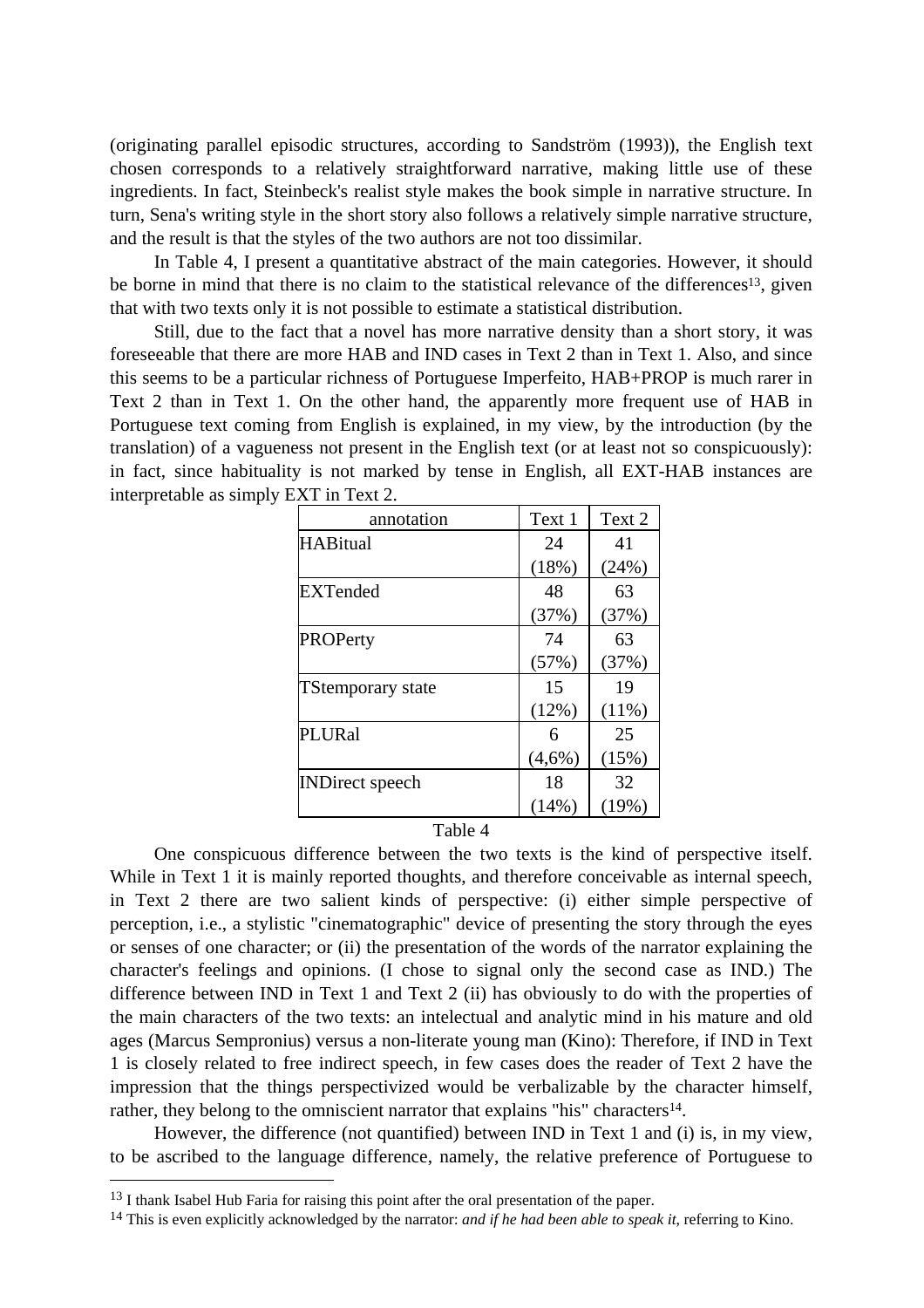express opinions rather than facts, as opposed to English (see again Santos (subm.) for a defence of this claim). This can be relevant for a typology of narrative, cf. Slobin's remark *typologies of grammar have consequences for "typologies of rhetoric."* (1994:15).

#### **5. Discussion: the description of a tense**

1

Is it possible to assign Imperfeito a general unified meaning?

The relationship between the various "aspects" of meaning has been much discussed in the literature, and one approach that is often followed is to divide the meaning of one linguistic construct into basic and secondary (or derived) meanings. What counts as basic is in general what remains valid across contexts / secondary meanings. However, if, theoretically, such descriptions can be appealing, in reality it is exactly the difficulty at getting at one operational common meaning that gave rise to such fragmentation (between basic and secondary meanings) in the first place. Let us look at the following plausible candidates to encompass all uses of Imperfeito:

**Remoteness**, bringing together the notions of modality (COND, PROP, and possibly HAB), distance from present (past), distance between the speakers (politeness), distance through mediation by someone else's consciousness (IND).

**Extendedness**, encompassing something that remains, that takes time (EXT), that is permanent (PROP), that is in progress (GRAD), that has vague spatial contours (PLUR), that is recurrent through time (HAB).

One possible description of the meaning of Imperfeito would thus be remoteness in the modal axis and extendedness in the temporal axis. Interesting and enlightening this formulation may be, for practical text understanding there would not be much advantage in it: In any case (of a real occurrence of Imperfeito), to understand it, one would still have to answer the following question(s): remote regarding which direction? extended in what way? which brings us back (at least approximately) to the labels used above<sup>15</sup>.

Another relevant observation has been produced in the work by Sweetser (1990), namely the identification of a *persistent parallelism between formal markers of aspects of content, aspects of the speaker's reasoning, and aspects of the current speech act* (1989:21). This gives us the key to understand the perspective use of Imperfeito, which clearly belongs to the epistemic, rather than to the content, level. At the epistemic level, the subject matter is precisely the thoughts and reasoning processes of the actors in the narrative. I think that Imperfeito signals precisely epistemic mode.16

Finally, and to satisfactorily explain PIT, I have to note that there are two complementary ways to handle natural language semantics. One is to look at the (common) properties of the situations described (reference) and study referential properties; the other is to look at the language system and see in what various relations do the linguistic devices enter. It is customary to divide these relations in syntagmatic and paradigmatic ones, the first

<sup>15</sup> Interestingly, Taylor (1989) argues precisely the same way about the English about the English past tense, rejecting a view of remoteness as common core to past reference, counterfactuality and politeness. Rather, he uses the notion of a polysemous prototypical category, described in terms of family resemblances, *a polysemous category whose various meanings are linked, some through metaphor, some through metonymy, to a central sense* (Taylor, 1989:147). He analyses past reference as the central sense of past tense; counterfactuality as metonymy (conventionalization of the implicature that past often implies that something no longer holds); and politeness as metaphor: time as space, involvement as distance/proximity in space.

<sup>&</sup>lt;sup>16</sup> Of Of course, in the cases where the thoughts of a character describe something which in the real-world would also be described by Imperfeito, those occurrences are pragmatically ambiguous (i.e., about which level they relate to).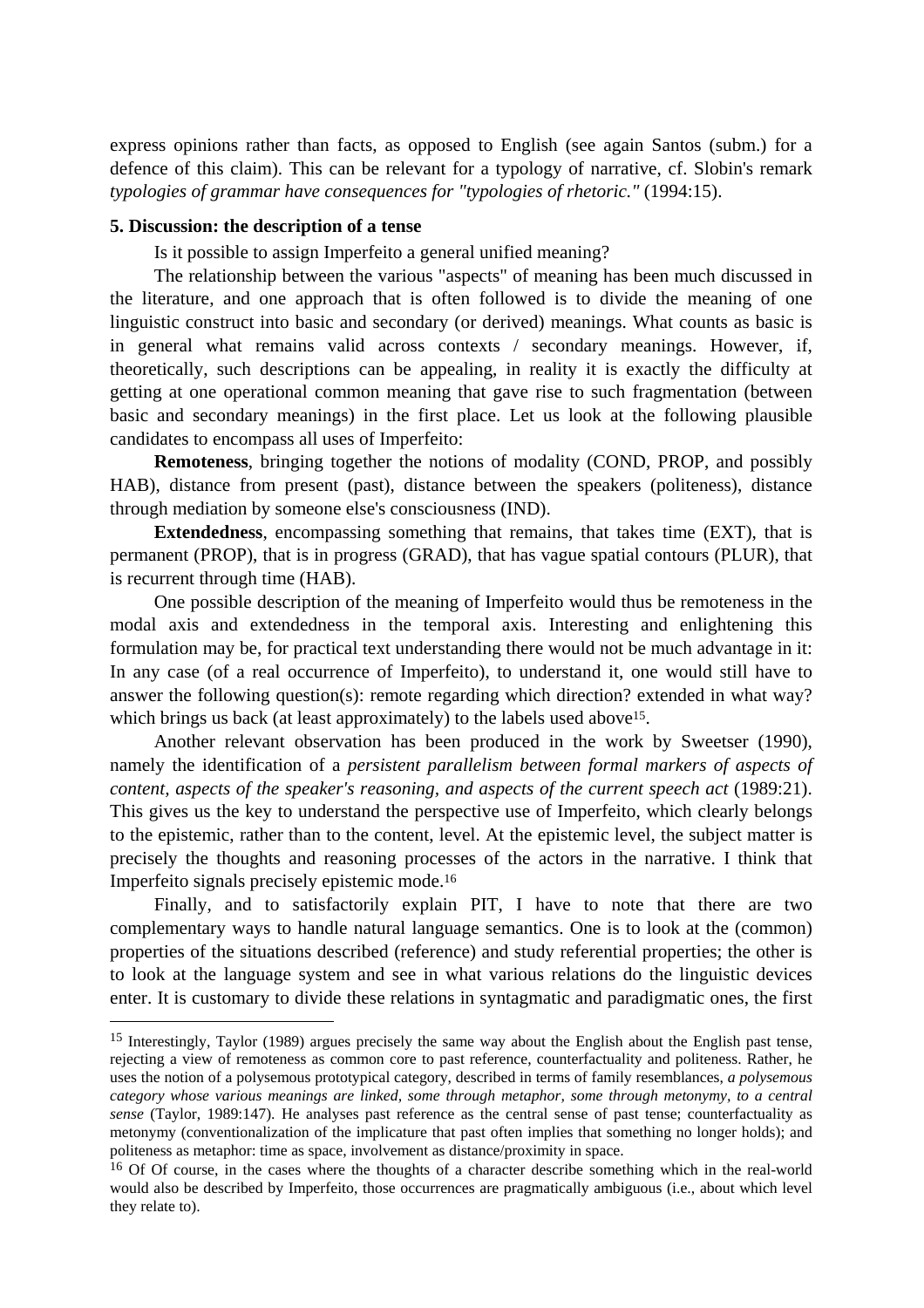regarding relationship with other categories, the second concerning relations to elements in the same category.

Formal semantics traditionally uses referential properties, e.g. habituality (in English) has been defined thus: *habituals simply posit the existence of some set of events of the specified kind* (Ramsay, 1992:229).

On the other hand, most linguistic tests to elicit semantic categories play on cooccurrence with other (linguistic expressions denoting other) semantic categories, and are thus syntagmatic in nature (cf. the ubiquitous co-occurrence tests with specific adverbials to decide on aspectual properties).

Nevertheless, paradigmatic relations are very important as well, even though they rely less on objective observation and more on semantic competence from the part of the analyst. Typical cases are tests looking for sameness/difference of meaning by employing another tense, or order change between clauses, cf. Sandström (1993:5): *A technique I have employed here and there is to manipulate authentic examples in various ways to see in what way interpretation is affected by changes in the surface form*.

Even though for the "more referential" labels (those I dubbed of level 1, e.g. EXT or GRAD) a referential characterization will work and a paradigmatic one will possibly be superfluous, for labels such as PIT, which have no referential import, an intra-linguistic comparison of alternative ways of expression becomes essential. I will in fact give an exclusively paradigmatic account of PIT: the Pitoresco use of Imperfeito contrasts with a normal use of Perfeito in the description of a telic punctual and semelfactive event, producing a closeness effect (as if the reader is brought to the middle of the plot).

For a throrough description of the paradigmatic relations Imperfeito establishes with other Portuguese tenses, see Santos (in prep.).

#### **6. Objective classification tests**

A necessary condition for the usefulness of a study like this is its repeatibility by other researchers, as well as its applicability to a range of new other texts. Therefore, a (relatively) objective set of tests has to be provided to make these two goals attainable.

Prior to presenting a set of classificatory devices to decide on each label, though, I should state that these tests are an after-product of the actual classifications, i.e., first, I employed my native competence and my judgement of the semantic properties during the classification process, and then later I tried to come up with a set of tests that would allow me (and anyone else) to arrive at roughly the same labels. It should therefore be emphasized that, the correctness of the tests to be presented is independent of that of the above results.

Again, recall that the tests are supposed to apply to clauses in Imperfeito:

If the sentence makes reference to a goal: GRAD+EXT; if it denotes an extended situation: EXT; if it expresses a property (or attitude): PROP. If that property (or attitude) is observable through repeated action: HAB+PROP. If the sentence expresses a set of events, or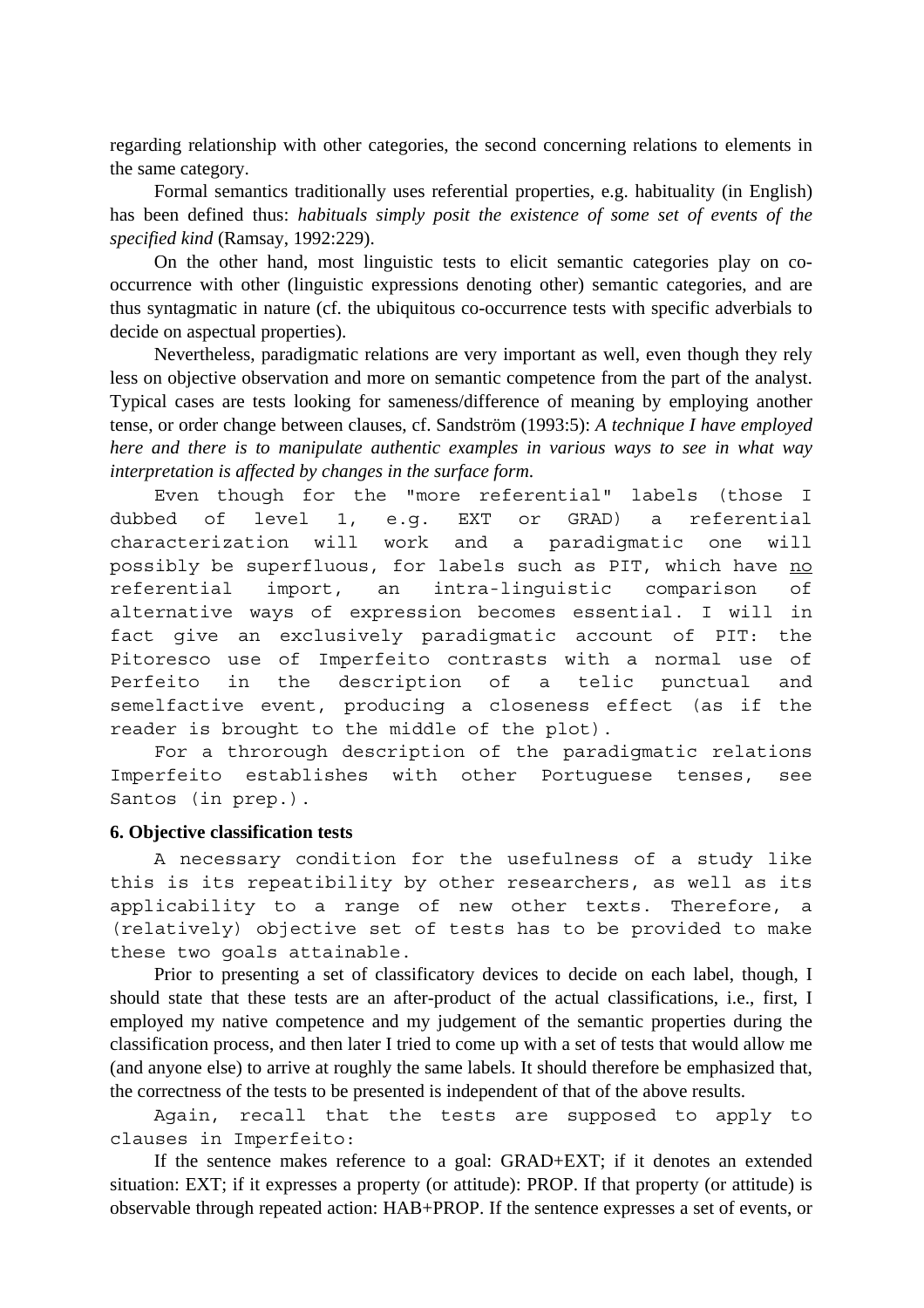one event with more than one participant (and the participants are not synchronized): PLUR. If the tense cooccurs with frequency adverbs or corresponding nominal frequency determiners: HAB. If it can be replaced by Perfeito: PIT. If it can be replaced by the progressive, then it is not HAB, and should be marked EXT. If the context is not felicitous with Perfeito, COND. Finally, if the only change in the replacement by Perfeito is that simultaneity gives way to sequence, it should be marked EXT.

#### **7. Imperfeito and discourse**

The last criterion suggested raises the question of the relationship of the use of this tense and discourse progression or structure.

When the situations described are atelic, extended, and semelfactive, the oppositions effected by Imperfeito versus Perfeito cannot be referential in nature (Bache (1982:68f) already identified durative, atelic and non-stative situations as the only ones which allowed freedom of aspect choice). If, on top of that, no modal operation is credible, the distinction can be pragmatically used for a totally different purpose. In fact, I believe it is used to convey temporal information among sentences. That this is pragmatic and not semantic is a matter settled by the possibility of explicitly cancelling the presupposed temporal order, as is the case of English in "they married and had children although in the opposite order", cf. Comrie (1985:27). An example of cancelling the simultaneity value between two actions described in Imperfeito could thus be *Ele cantava e ela corria, mas nunca ao mesmo tempo*.

#### **8. Conclusion**

While a formalizaton of the data presented here is under way, I found it important to have a broad description of Imperfeito in real text, as unbiased as possible by a priori theoretical requirements. With the study presented in this paper, I gathered a significant number of hypotheses and intuitions about the meanings of Portuguese sentences, which could not be gotten if I had relied only in my introspection. I formulated as well some ideas on concrete differences between English and Portuguese, that directed Part 2 of the study.

Among the most important conclusions of this work, I include the verification in real text of the conspicuous use of Imperfeito for signalling perspective, the Portuguese tendency to mingle habits and properties through that same tense, and the capacity of the language to convey several distinct values with the same formal mark. Furthermore, several distinctions not usually in the literature were found to be relevant to the classification task, which allowed me to refine the traditional labels and to assess roughly their frequency of occurrence.

## **References**

- Antona, Margherita & Jun-ichi Tsujii. "Treatment of tense and Aspect in Translation from Italian to Greek - An Example of Treatment of Implicit Information in Knowledgebased Transfer MT", *Proceedings of tTMI'93* (Kyoto, July 14-16, 1993), 131-53.
- Bache, Carl. "Aspect and Aktionsart: towards a semantic distinction", *J. Linguistics* 18 (1982), 57-72.
- Caenepeel, Mimo. "Aspect, Temporal Ordering and Perspective in Narrative Fiction", Phd dissertation, University of Edinburgh, 1989.
- Camara Jr., Joaquim Mattoso. "Une catégorie verbale: le futur du passé", in Lund, H.G. (ed.), *Proceedings of the Ninth International Congress of Linguists,* Haag, 1964, 547-51.
- Comrie, Bernard. *Tense,* Cambridge University Press, 1985.
- Cunha, Celso & Lindley Cintra. *Nova Gramática do Português Contemporâneo,* Edições João Sá da Costa, Lisboa, 1987.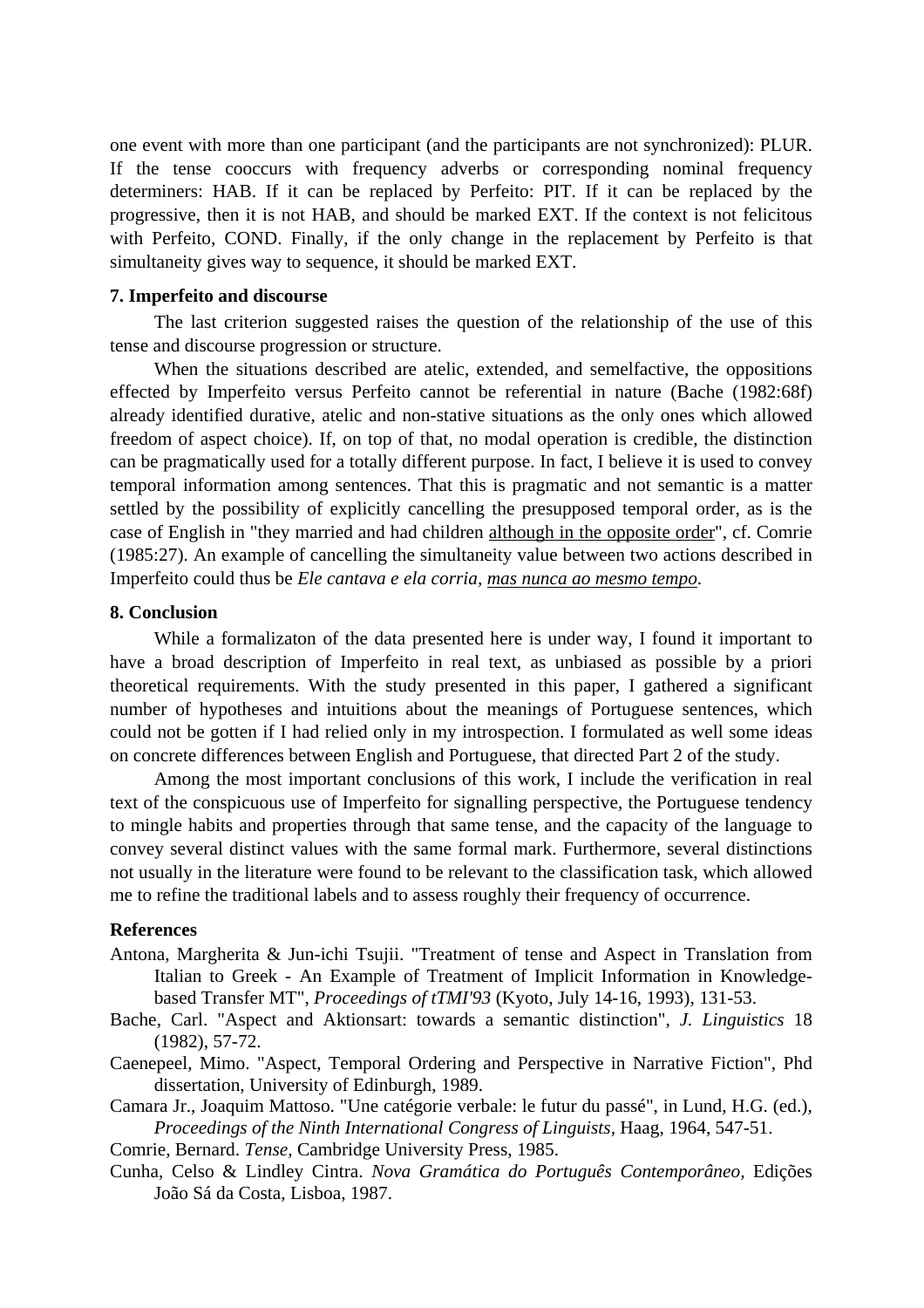- Fleischman, Suzanne. "Discourse functions of tense-aspect oppositions in narrative: toward a theory of grounding", *Linguistics* 23 (1985), 851-82.
- Kamp, Hans & Christian Rohrer, "Tense in Texts", in Bäuerle, R., Schwarze, C. & von Stechow, A. (eds.), *Meaning, Use and Interpretation of Language,* Berlin: de Gruyter, 1983, 251-269.
- Krifka, Manfred. "Four Thousand Ships Passed Through the Lock: Object-Induced Measure Functions on Events", *Linguistics and Philosophy* 13, 1990, 487-520.
- Leech, Geoffrey. *Semantics: The Study of Meaning,* Penguin Books, second edition, 1981.
- Leiria, Isabel Maria Caetano. "A aquisição por falantes de Português-europeu língua nãomaterna dos aspectos verbais expressos pelos Pretéritos Perfeito e Imperfeito", Tese de Mestrado, Faculdade de Letras de Lisboa, 1991.
- Mateus Silva, Helena. "Retroacção aspecto/tempo na textualidade", *Actas do VIII Encontro da Associação Portuguesa de Linguística* (Lisboa, 1-3 Outubro de 1992), 488-99.
- Oliveira, Fátima. "Algumas considerações acerca do P. Imperfeito", *Actas do 2.o Encontro da Associação Portuguesa de Linguística* (Lisboa, 1-3 Outubro 1986), 78-95.
- Ramsay, Allan. "Generic NPs and Habitual VPs", *Proceedings of COLING-92* (Nantes, 23- 28/7/92), Vol I, 226-31.
- Sampson, Geoffrey. "MT: A nonconformist's view of the state of the art", Margaret King (ed.), *Machine Translation Today: The State of the Art (Proceedings of the Third Lugano Tutorial, 2-7 April 1984),* Edinburgh University Press, 1987, 91-108.
- Sandström, Görel. "*When*-clauses and the temporal interpretation of narrative discourse", PhD dissertation, Department of General Linguistics, University of Umeå, Report nr. 34, DGL-UUM-R-34, May 1993.
- Santos, Diana. "Para uma classificação aspectual dos verbos portugueses", *Actas do VII Encontro da Associação Portuguesa de Linguística* (Lisboa, 7-8 October 1991), 389- 401.
- Santos, Diana. "Integrating tense, aspect and genericity", *Actas do IX Encontro da Associação Portuguesa de Linguística* (Coimbra, 29 September - 1st October 1993), 391-405.
- Santos, Diana. "Bilingual alignment and tense", *Proceedings of the Second Annual Workshop on Very Large Corpora* (Kyoto, August 4th, 1994), extended version as INESC Report AR/10-94.
- Santos, Diana. "Lexical mismatches and tense and aspect", August 1994, submitted.
- Santos, Diana. "Classification of Imperfeito in real text", October 1994, submitted.
- Santos, Diana. "Tense and Aspect in English and Portuguese: a contrastive semantical study", Phd dissertation, in preparation.
- Sena, Jorge de. *Antigas e Novas Andanças do Demónio*, Edições 70, 5ª edição, 1984.
- Slobin, Dan I. "Two Ways to Travel: Verbs of Motion in English and Spanish", in M.Shibatani & S. A. Thompson (eds.), *Essays in Semantics,* Oxford University Press, 1994.
- Steinbeck, John. *The Pearl*, Bantam Books, 1975. Dionísio, Mário (translator). *A pérola*, Publicações Europa-América, 1977.
- Sten, Holger. *L'emploi des temps en portugais moderne,* Det Kongelige Danske Videnskabernes Selskab, Historisk-filosofiske Meddelelser 46, 1, Munskgaard: København 1973.
- Sweetser, Eve E. *From etymology to pragmatics: Metaphorical and cultural aspects of semantic structure*, Cambridge University Press, 1990.